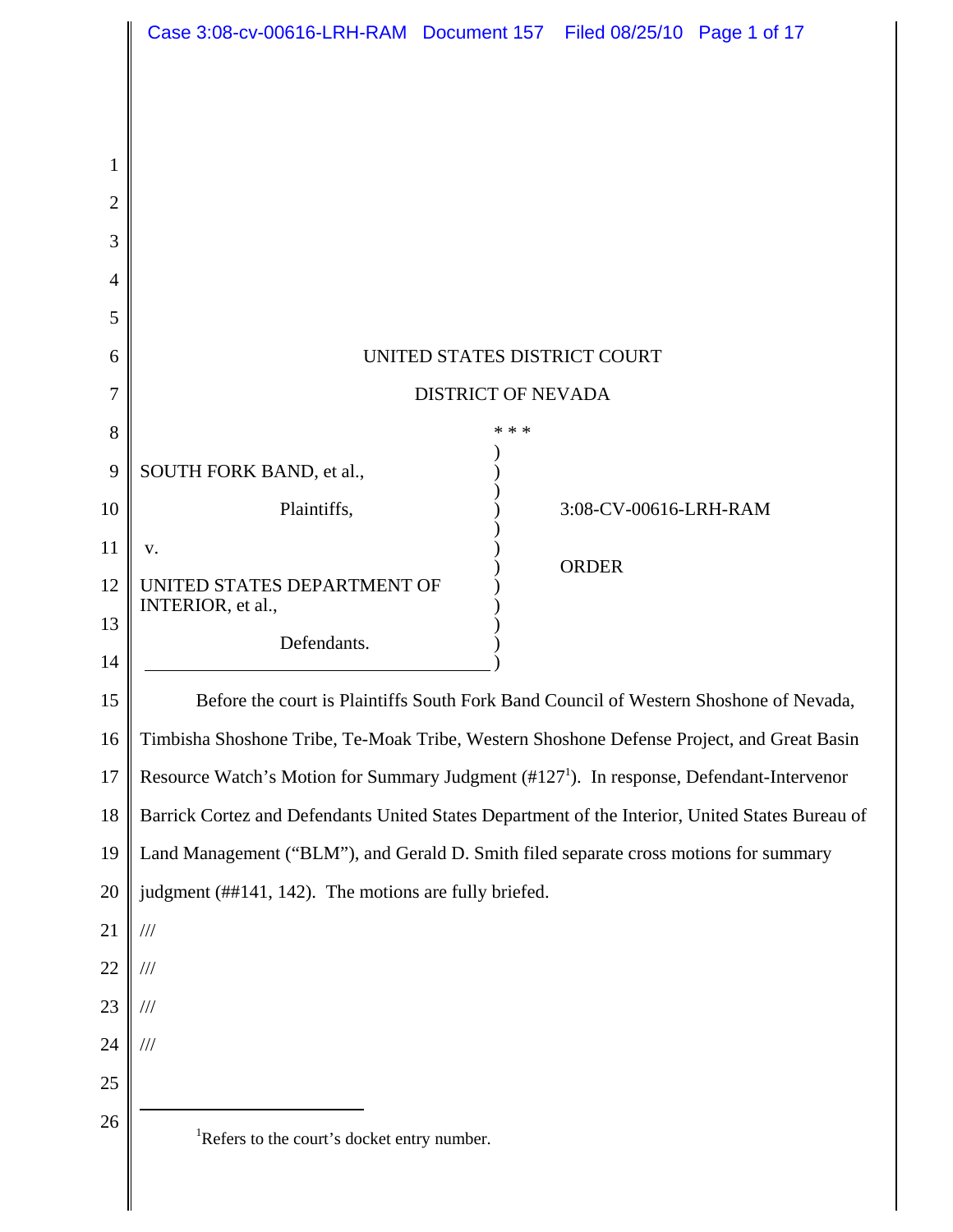# **I. Facts and Procedural History**

2 3 4 5 6 7 The facts of this case are largely undisputed.<sup>2</sup> Barrick, a subsidiary of Barrick Gold U.S., Inc. and Barrick Gold Corporation, Inc., seeks to construct and operate the Cortez Hills Expansion Project ("Project"), a gold mining and processing operation, on and around Mt. Tenabo in Lander County, Nevada. The Project will include the development of new facilities, as well as an expansion of an existing open-pit gold mining and processing operation at the Cortez Gold Mines Operations Area.

8 9 10 11 12 13 14 15 On October 3, 2008, after nearly three years of public comment and review, the BLM published a Final Environmental Impact Statement ("EIS") Notice of Availability for the Project in the Federal Register. Shortly after the BLM issued the Project's Record of Decision, on November 20, 2008, Plaintiffs initiated this action pursuant to the Administrative Procedures Act ("APA"), 5 U.S.C. §§ 701-706, for judicial review of the BLM's approval of the Project. Plaintiffs contend that the BLM's approval violated the Federal Land Policy and Management Act ("FLPMA"), 43 U.S.C. §§ 1701-1787, and the National Environmental Policy Act ("NEPA"), 42 U.S.C. §§ 4321-  $4370.<sup>3</sup>$ 

16 17 18 19 20 Within days of filing their complaint, Plaintiffs filed a motion for temporary restraining order and preliminary injunction. Following a four-day hearing, on January 26, 2009, the court denied the motion. (*See* Order (#69).) On appeal, the Ninth Circuit affirmed the court's order in part and reversed the court's order in part. *See South Fork Band Council of W. Shoshone of Nev. v. U.S. Dep't of Interior*, 588 F.3d 718 (9th Cir. 2009) (per curiam).

21

1

In particular, the Ninth Circuit confirmed that Plaintiffs had not shown a likelihood of

22 23

25

<sup>24</sup> <sup>2</sup>For a complete discussion of the facts, see this court's Order (#69), published at 643 F. Supp. 2d 1192 (D. Nev. 2009), and the Ninth Circuit's decision in *South Fork Band Council of Western Shoshone of Nevada v. United States Department of Interior*, 588 F.3d 718 (9th Cir. 2009) (per curiam).

<sup>&</sup>lt;sup>3</sup>Initially, Plaintiffs also alleged a claim under the Religious Freedom Restoration Act, 42 U.S.C. §§ 2000bb-2000bb-4. Plaintiffs have since dropped this claim.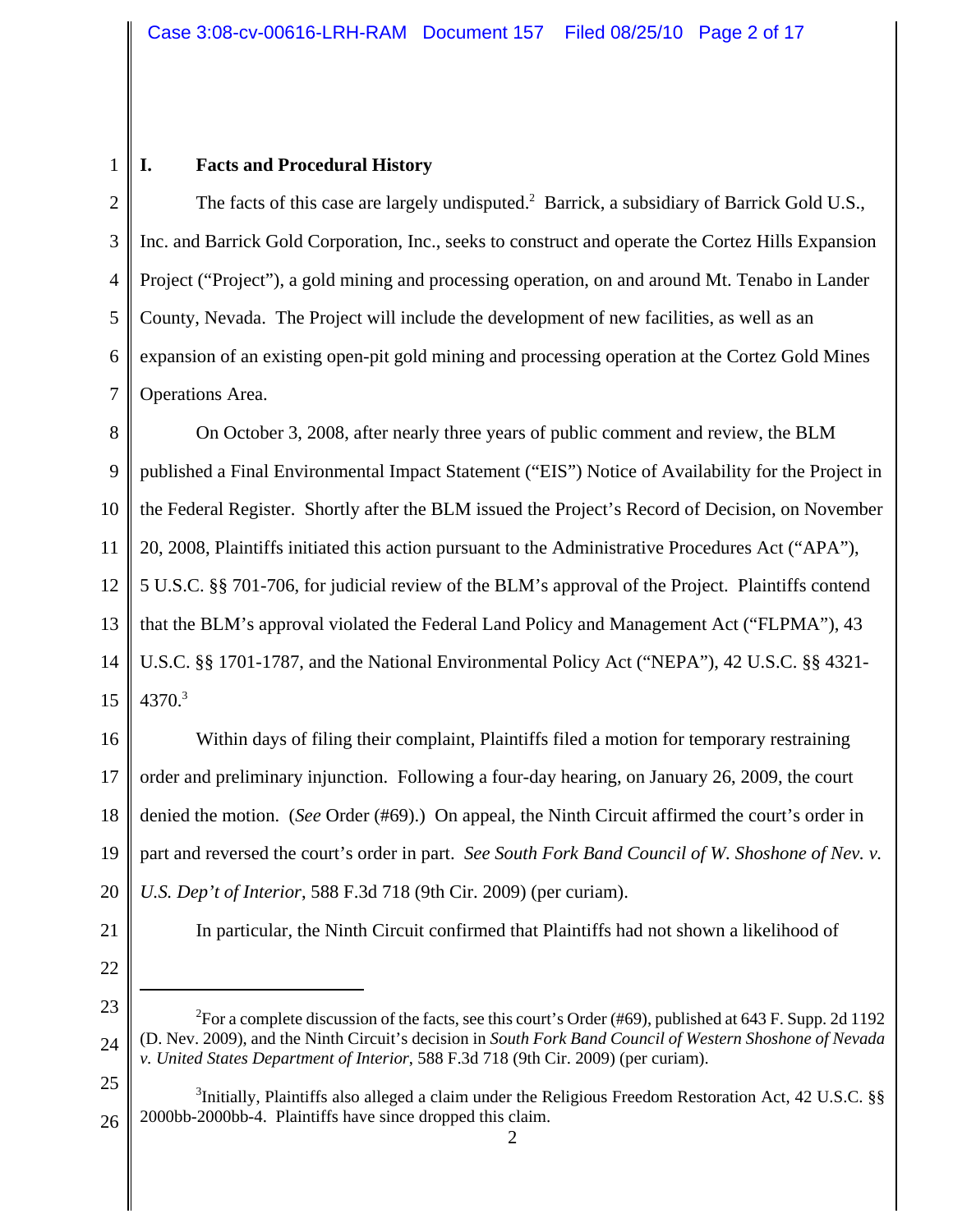1 2 3

4 5 6 7 success on the merits for their claims alleging violations of FLPMA. However, the court reversed this court's denial of preliminary injunctive relief as to Plaintiffs' claims alleging violations of NEPA. The court found Plaintiffs had shown a likelihood of success on the merits of some of their NEPA claims and remanded for the "entry of an injunction pending preparation of an [Environmental Impact Statement] that adequately considers the environmental impact of the extraction of millions of tons of refractory ore, mitigation of the adverse impact on local springs and streams, and the extent of fine particulate emissions." 588 F.3d at 722.

8 9 10 11 12 13 14 15 On April 13, 2010, in accordance with the Ninth Circuit's opinion, this court entered a preliminary injunction enjoining Barrick from transporting refractory ore for off-site processing and pumping groundwater. In addition, the preliminary injunction directed the BLM to prepare a Supplemental Environmental Impact Statement ("SEIS") addressing (1) the potential air quality impacts of the off-site transportation and processing of refractory ore, (2) the efficacy of the mitigation measures described in the October, 2008, Final EIS and November, 2008, Record of Decision to mitigate potential impacts on seeps and springs from groundwater pumping, and (3) the extent of fine particulate emissions from the Project.

#### 16 **II. Legal Standard**

17 18 19 20 21 22 23 24 Summary judgment is appropriate only when "the pleadings, depositions, answers to interrogatories, and admissions on file, together with the affidavits, if any, show that there is no genuine issue as to any material fact and that the moving party is entitled to judgment as a matter of law." Fed. R. Civ. P. 56(c). In assessing a motion for summary judgment, the evidence, together with all inferences that can reasonably be drawn therefrom, must be read in the light most favorable to the party opposing the motion. *Matsushita Elec. Indus. Co. v. Zenith Radio Corp.*, 475 U.S. 574, 587 (1986); *County of Tuolumne v. Sonora Cmty. Hosp.*, 236 F.3d 1148, 1154 (9th Cir. 2001).

The moving party bears the burden of informing the court of the basis for its motion, along

26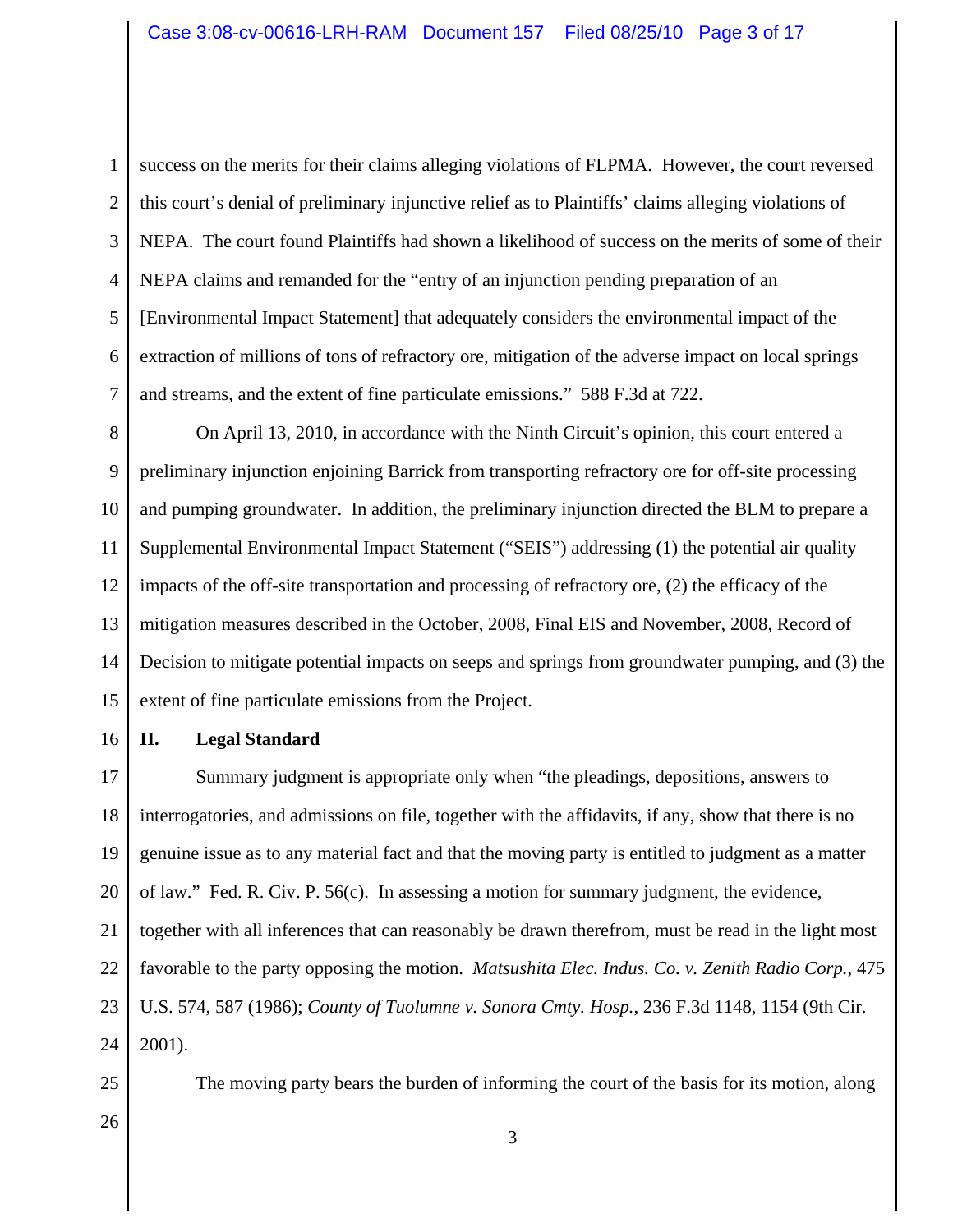3

4

5

with evidence showing the absence of any genuine issue of material fact. *Celotex Corp. v. Catrett*, 477 U.S. 317, 323 (1986). On those issues for which it bears the burden of proof, the moving party must make a showing that is "sufficient for the court to hold that no reasonable trier of fact could find other than for the moving party." *Calderone v. United States*, 799 F.2d 254, 259 (6th Cir. 1986); *see also Idema v. Dreamworks, Inc.*, 162 F. Supp. 2d 1129, 1141 (C.D. Cal. 2001).

6 7 8 9 10 11 12 13 14 15 To successfully rebut a motion for summary judgment, the non-moving party must point to facts supported by the record that demonstrate a genuine issue of material fact. *Reese v. Jefferson Sch. Dist. No. 14J*, 208 F.3d 736 (9th Cir. 2000). A "material fact" is a fact "that might affect the outcome of the suit under the governing law." *Anderson v. Liberty Lobby, Inc.*, 477 U.S. 242, 248 (1986). Where reasonable minds could differ on the material facts at issue, summary judgment is not appropriate. *See v. Durang*, 711 F.2d 141, 143 (9th Cir. 1983). A dispute regarding a material fact is considered genuine "if the evidence is such that a reasonable jury could return a verdict for the nonmoving party." *Liberty Lobby*, 477 U.S. at 248. The mere existence of a scintilla of evidence in support of the plaintiff's position will be insufficient to establish a genuine dispute; there must be evidence on which the jury could reasonably find for the plaintiff. *See id.* at 252.

16 17 18 19 20 21 Where, as here, parties file cross-motions for summary judgment on the same claims before the court, the court must consider each party's motion separately and on its own merits. *Fair Hous. Council of Riverside County, Inc. v. Riverside Two*, 249 F.3d 1132, 1136 (9th Cir. 2001) (citations omitted). "[T]he court must consider the appropriate evidentiary material identified and submitted in support of both motions, and oppositions to both motions, before ruling on each of them." *Id.* at 1134.

22 **III. Discussion**

23 24 25 The court reviews agency decisions allegedly in violation of both FLPMA and NEPA under the APA. *Or. Natural Res. Council Fund v. Brong*, 492 F.3d 1120, 1124-25 (9th Cir. 2007). Under the APA, a reviewing court may set aside agency actions that are "arbitrary, capricious, an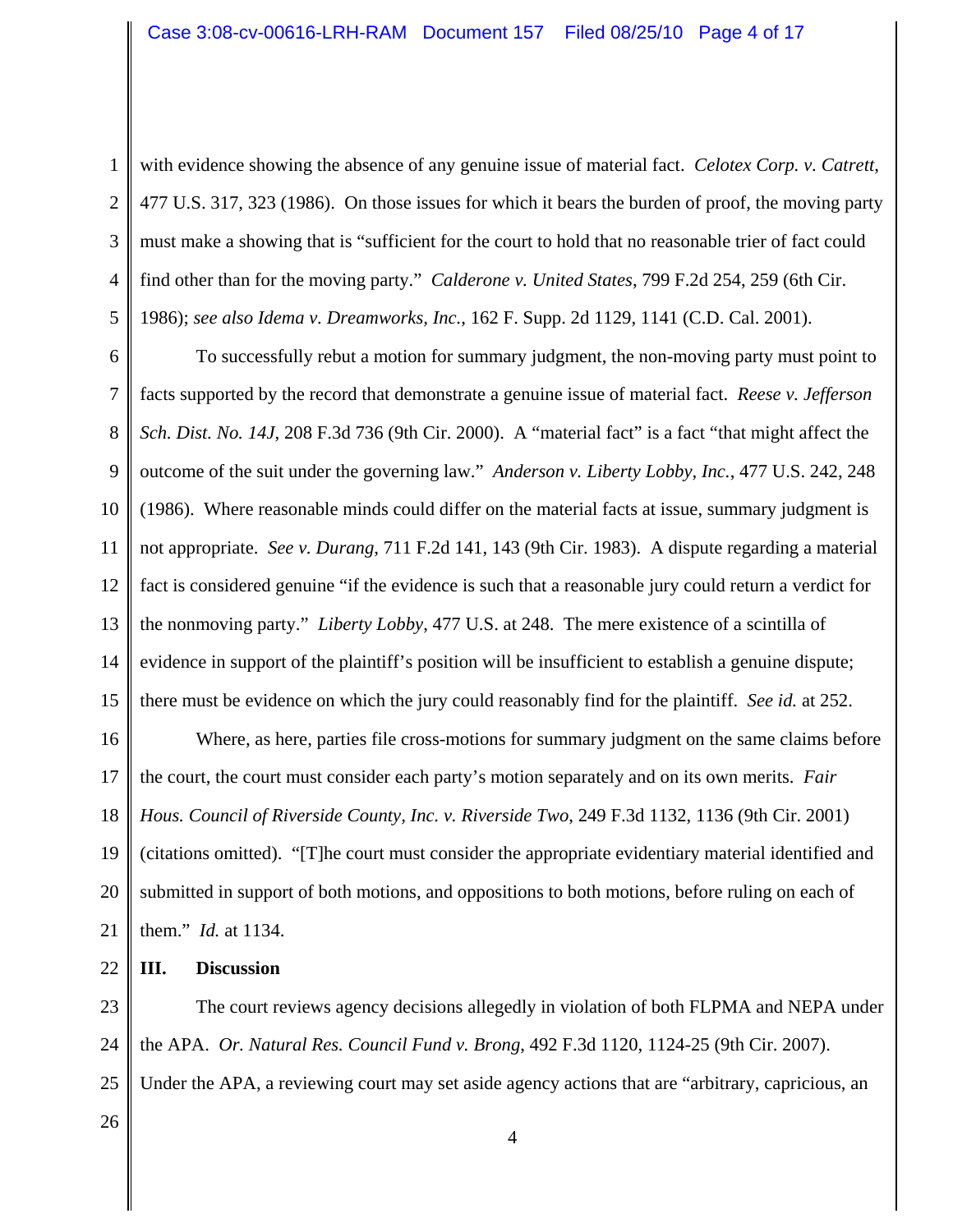1 2 3 abuse of discretion, or otherwise not in accordance with the law." *Id.* at 1125 (quoting *Natural Res. Def. Council v. Nat'l Marine Fisheries Serv.*, 421 F.3d 872, 877 (9th Cir. 2005)); 5 U.S.C. §  $706(2)(A)$ .

4 5 6 7 8 9 10 11 12 13 14 Review under the arbitrary and capricious standard is narrow, and the court must not substitute its own judgment for that of the agency. *Lands Council v. McNair*, 537 F.3d 981, 987 (9th Cir. 2008) (en banc) (citations omitted). Nonetheless, the court must "engage in a substantial inquiry" and a "thorough, probing, in-depth review." *Brong*, 492 F.3d at 1125 (quoting *Native Ecosystems Council v. U.S. Forest. Serv.*, 418 F.3d 953, 960 (9th Cir. 2005)). To meet its burden under this standard, an agency must present a "rational connection between the facts found and the conclusion made." *Id.* Thus, "the court will reverse a decision as arbitrary and capricious only if the agency relied on factors Congress did not intend it to consider, entirely failed to consider an important aspect of a problem, or offered an explanation that runs counter to the evidence before the agency or is so implausible that it could not be ascribed to a difference in view or the product of agency expertise." *Lands Council*, 537 F.3d at 987 (citations and internal quotations omitted).

15 16 Plaintiffs seek summary judgment on both their NEPA and FLMPA claims. Barrick and the federal defendants counter that the BLM fully complied with the requirements of these statutes.

17

# **A. National Environmental Policy Act**

18 19 20 21 22 23 24 25 NEPA, 42 U.S.C. §§ 4321-4370, requires federal agencies to examine the environmental effects of proposed federal actions. "NEPA is a statute that aims to promote environmentally sensitive governmental decision-making, without prescribing any substantive standards." *Anderson v. Evans*, 371 F.3d 475, 487 (9th Cir. 2004) (citing *Robertson v. Methow Valley Citizens Council*, 490 U.S. 332, 353 (1989)). Pursuant to NEPA, a federal agency must prepare an EIS for all "major Federal actions significantly affecting the quality of the human environment." 42 U.S.C. § 4332(2)(C); *Klamath-Siskiyou Wildlands Ctr. v. Bureau of Land Mgmt.*, 387 F.3d 989, 993 (9th Cir. 2004).

26

"An EIS is a thorough analysis of the potential environmental impacts that 'provide[s] full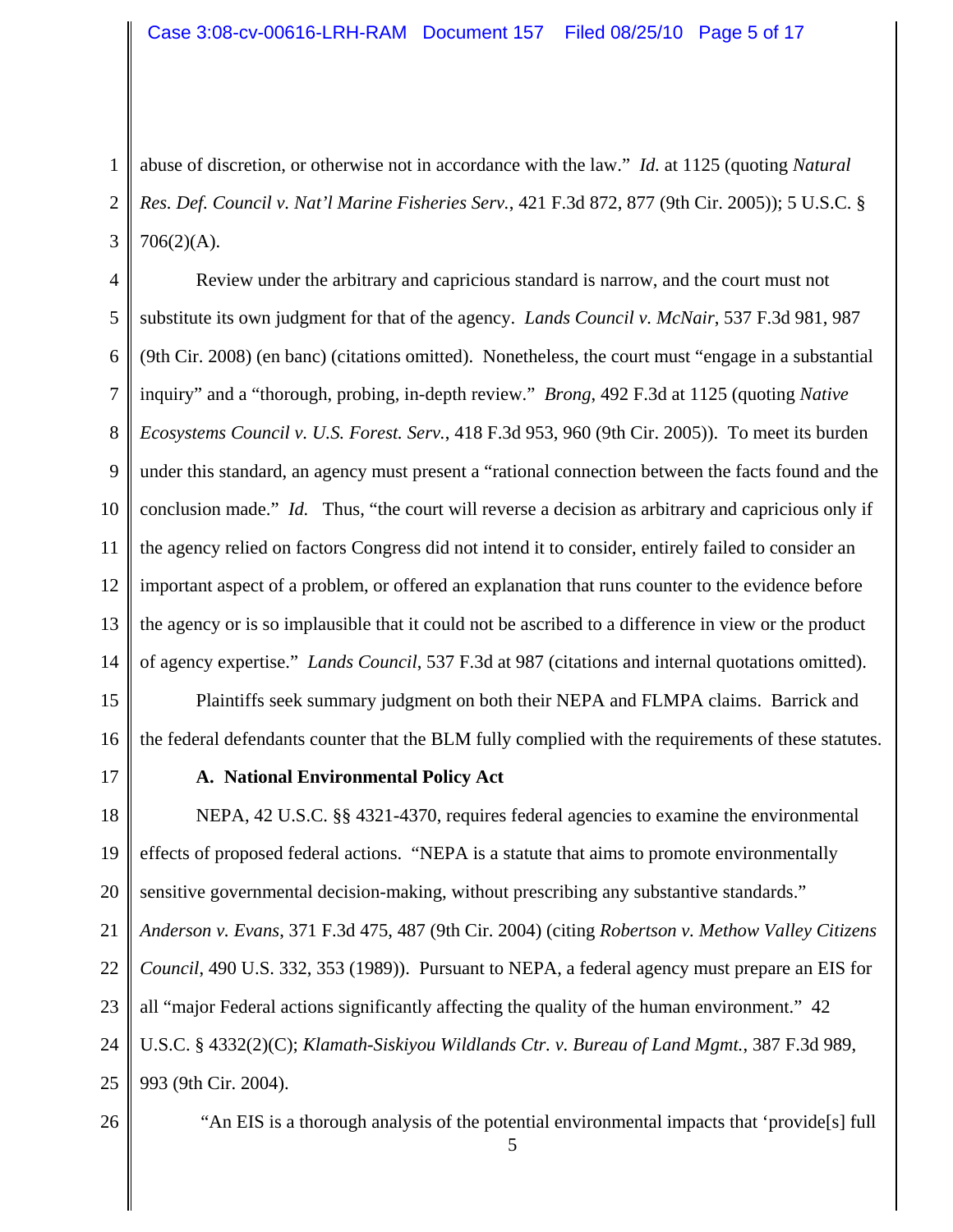1 2 3 4 5 6 7 8 9 and fair discussion of significant environmental impacts . . .[and] inform[s] decisionmakers and the public of the reasonable alternatives which would avoid or minimize adverse impacts or enhance the quality of the human environment.'" *Klamath-Siskiyou Wildlands Ctr.*, 387 F.3d at 993 (citing 40 C.F.R. § 1502.1). More specifically, NEPA requires a federal agency to consider the following: (1) the environmental impact of the proposed action; (2) any adverse environmental effects that cannot be avoided should the proposed action be implemented; (3) alternatives to the proposed action; (4) the relationship between local short-term uses of the environment and the maintenance and enhancement of long-term productivity; and (5) any irreversible and irretrievable commitments of resources should the proposed action be implemented.  $42 \text{ U.S.C.}$  §  $4332(2)(\text{C})$ .

10 11 12 13 14 15 16 17 18 19 20 "In assessing the adequacy of an EIS, [the court] employ[s] a 'rule of reason' test to determine whether the EIS contains a 'reasonably thorough discussion of the significant aspects of probable environmental consequences.'" *Hells Canyon Alliance v. U.S. Forest Serv.*, 227 F.3d 1170, 1177 (9th Cir. 2000) (quoting *Neighbors of Cuddy Mountain v. U.S. Forest Serv.*, 137 F.3d 1372, 1376 (9th Cir. 1998)). "Under this standard, [the court's] task is to ensure that the [agency] took a 'hard look' at these consequences." *Id.* (citing *Ass'n of Pub. Customers v. Bonneville Power Admin.*, 126 F.3d 1158, 1188 (9th Cir. 1997)). "This review requires the district court to make a 'pragmatic judgment whether the EIS's form, content, and preparation foster both informed decision-making and informed public participation." *Half Moon Bay Fishermans' Mktg. Ass'n. v. Carlucci*, 857 F.2d 505, 508 (9th Cir. 1988) (quoting *California v. Block*, 690 F.2d 753, 761 (9th Cir. 1982)).

21 Plaintiffs argue the BLM violated NEPA by (1) permitting Barrick to influence and write

22 23 24 25 critical portions of the Final EIS, (2) failing to analyze properly the air pollution emissions from the Project, (3) failing to consider the effectiveness of mitigation measures concerning the loss of ground and surface water, and (4) failing to analyze the air quality impacts of transporting ore to an off-site processing facility. The court will address each of these arguments below.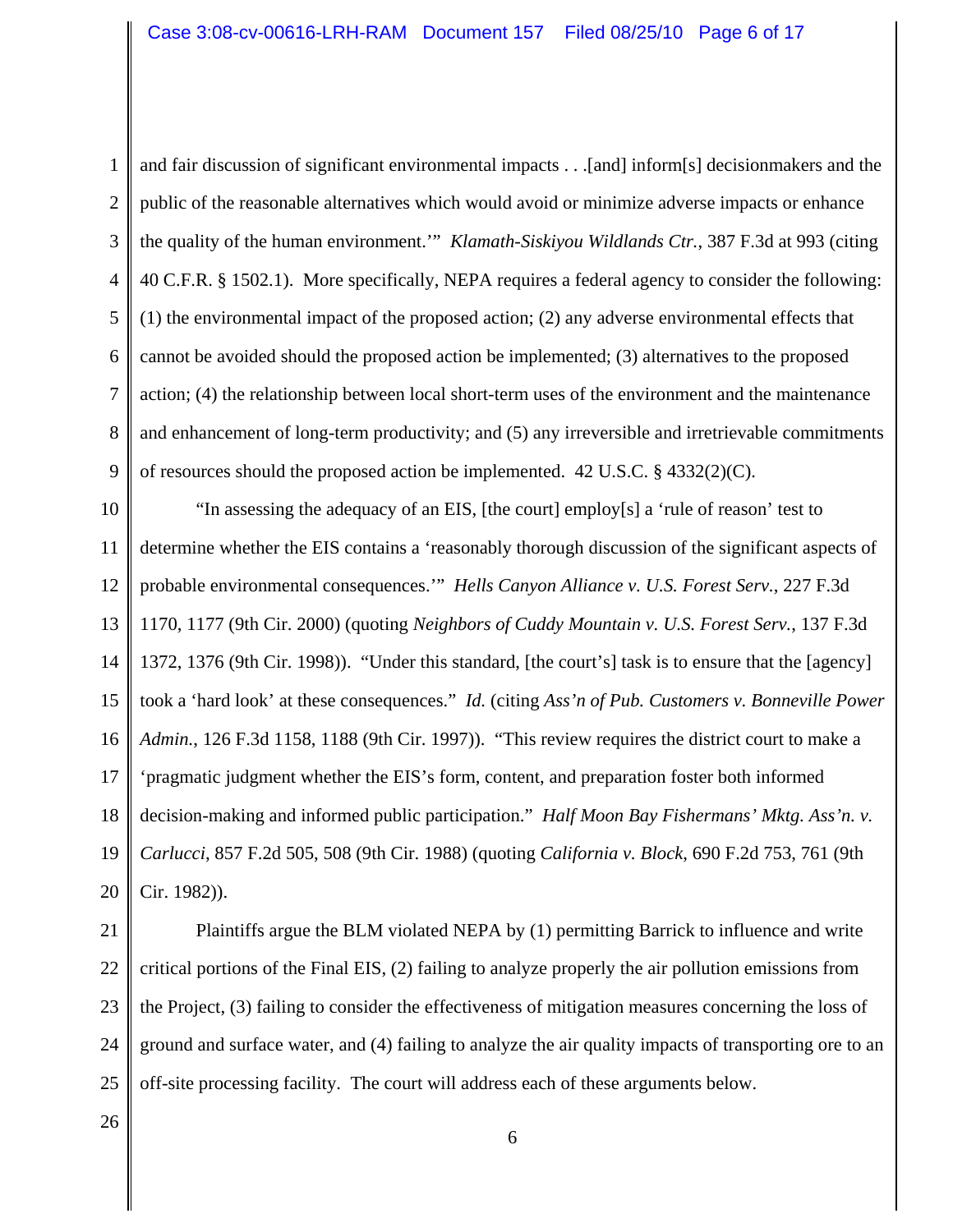1

#### **1. Barrick's Involvement in Drafting the EIS**

2 3 4 5 6 7 8 9 10 11 12 13 Plaintiffs argue the BLM acted arbitrarily and capriciously in permitting Barrick to assist in preparing the EIS. The participation of a party with a financial interest in a project in drafting an EIS does not automatically invalidate the EIS. *Ctr. for Biological Diversity v. Fed. Highway Admin.*, 290 F. Supp. 2d 1175, 1186 (S.D. Cal. 2003) (citations omitted). Indeed, the regulations governing NEPA permit the BLM to require an applicant to participate in the NEPA process by providing environmental information to the agency. 40 C.F.R. § 1506.5(a). Under the regulations, while the agency may use the information an applicant submits in the EIS either directly or by reference, the agency must independently evaluate the information and is responsible for its accuracy. *Id.* The intent of the regulations is that "acceptable work not be redone, but that it be verified by the agency." *Id.* "[T]he ultimate question . . . is whether the financial interest of [the interested party] compromised the objectivity and integrity of the NEPA process." *Ctr. for Biological Diversity*, 290 F. Supp. 2d at 1186 (citation omitted).

14 15 16 17 18 19 20 21 22 23 Plaintiffs first contend that by permitting Barrick to submit responses to public comments, the BLM compromised the objectivity and integrity of the NEPA process. In support of this argument, Plaintiffs point to the Memorandum of Understanding ("MOU") outlining the responsibilities of the BLM, Barrick, and the contractor the BLM hired to prepare the EIS. Under the MOU, the contractor was responsible for responding to public comments. *See* Administrative Record ("AD") 28238. As Plaintiffs note, however, the contractor requested Barrick's input on how to respond to specific comments. *See* AR 47508 (referring to requests for Barrick's input); 47510-13, 47542-45 (identifying comments for which the Barrick's input was sought); 47542-45 (same). According to Plaintiffs, Barrick's preparation of responses to the comments violated the MOU and demonstrates that the responses were not objective.

24 25 While the MOU placed the ultimate responsibility for responding to public comments with the contractor, the MOU did not prevent the contractor from soliciting input on the responses from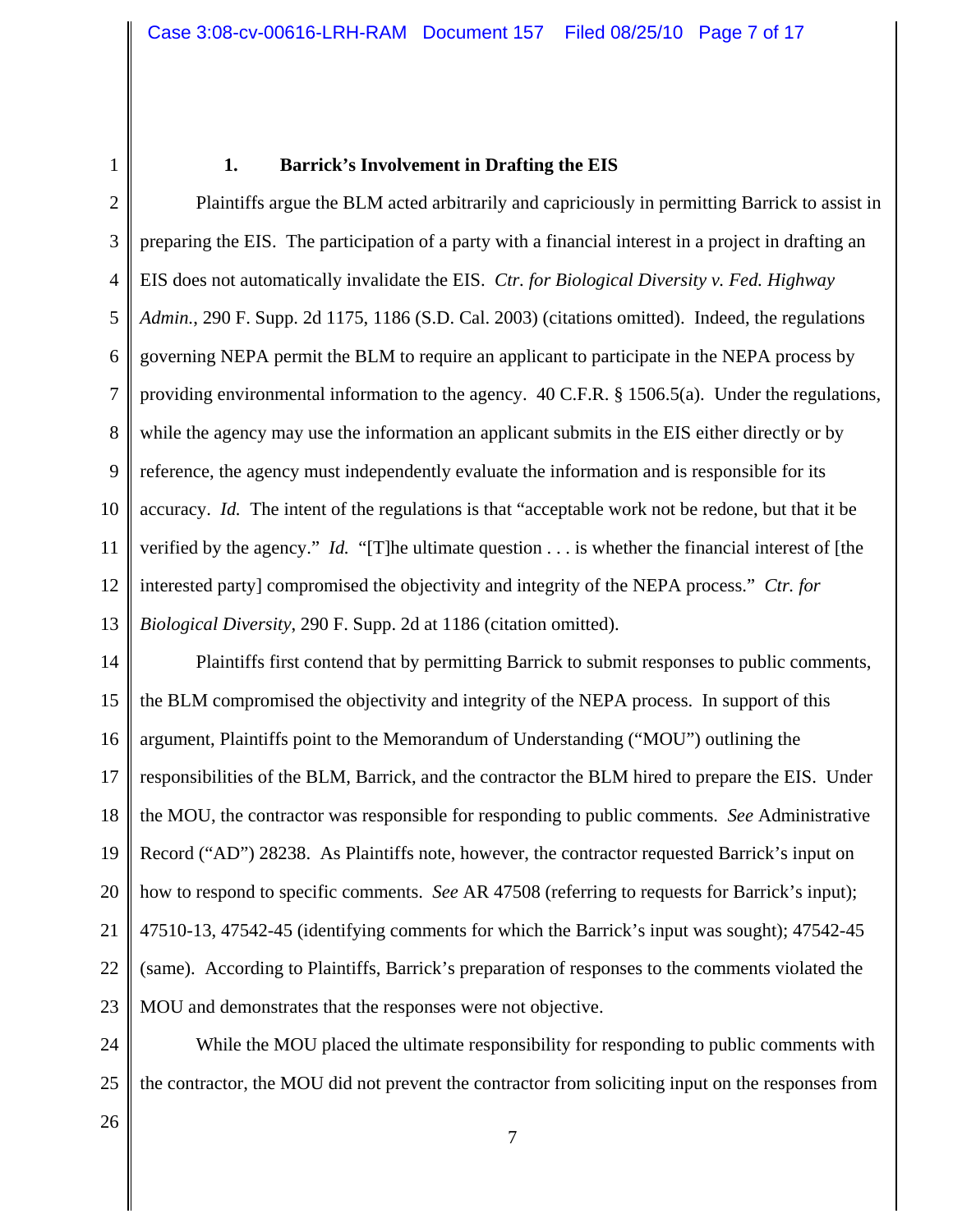1 2 3 4 Barrick and the BLM. For this reason, Plaintiffs' citation to *Colorado Wild, Inc. v. United States Forest Service*, 523 F. Supp. 2d 1213, 1229 (D. Colo. 2007), is unavailing. There, the MOU explicitly prohibited direct communication between the contractor and the project proponent. The MOU in this case contains no such limitation.

5 6 7 8 9 10 Further, the record indicates that, rather than accepting Barrick's responses without any inquiry into the responses' accuracy, the BLM actively and substantially participated in preparing the responses that were ultimately included in the Final EIS. For example, after Barrick submitted its suggested responses, the BLM held a two-day meeting to review and discuss Barrick's responses, as well as other issues. Additionally, the contractor specifically sought the BLM's input on issues raised by some of Barrick's proposed responses. *See* AR 48203.

11 12 13 14 15 16 Once the contractor issued the Preliminary Final EIS, the BLM's Native American Coordinator and Archeologist reviewed all responses concerning Native American and other cultural issues. Further, the BLM made the final decision on several changes to the Final EIS, including comments suggested by Barrick. *See* AR 55971-85. Thus, the record indicates that the BLM actively participated in the comment review and response process and was ultimately responsible for the content of the Final EIS.

17 18 19 20 21 22 23 24 25 Plaintiffs next fault the BLM for permitting Barrick to insert the "critical language in the EIS which eliminated the Draft EIS' finding that the Project would adversely affect Western Shoshone uses of the Project area." (Pls.' Reply (#138) 13.) Plaintiffs' concern centers around a statement in the Executive Summary section of the Final EIS. The relevant section originally read, "Direct and indirect effects to Native American traditional values would occur as a result of the Proposed Action. These would include . . . effects related to pine nut harvesting areas and spiritual and religious use of the project area." AR 42423. In its comments on the Preliminary Final EIS, Barrick suggested that the phrase "spiritual and religious uses of the project" be deleted. After a meeting on April 16, 2008, the BLM declined to delete the text and instead replaced it with the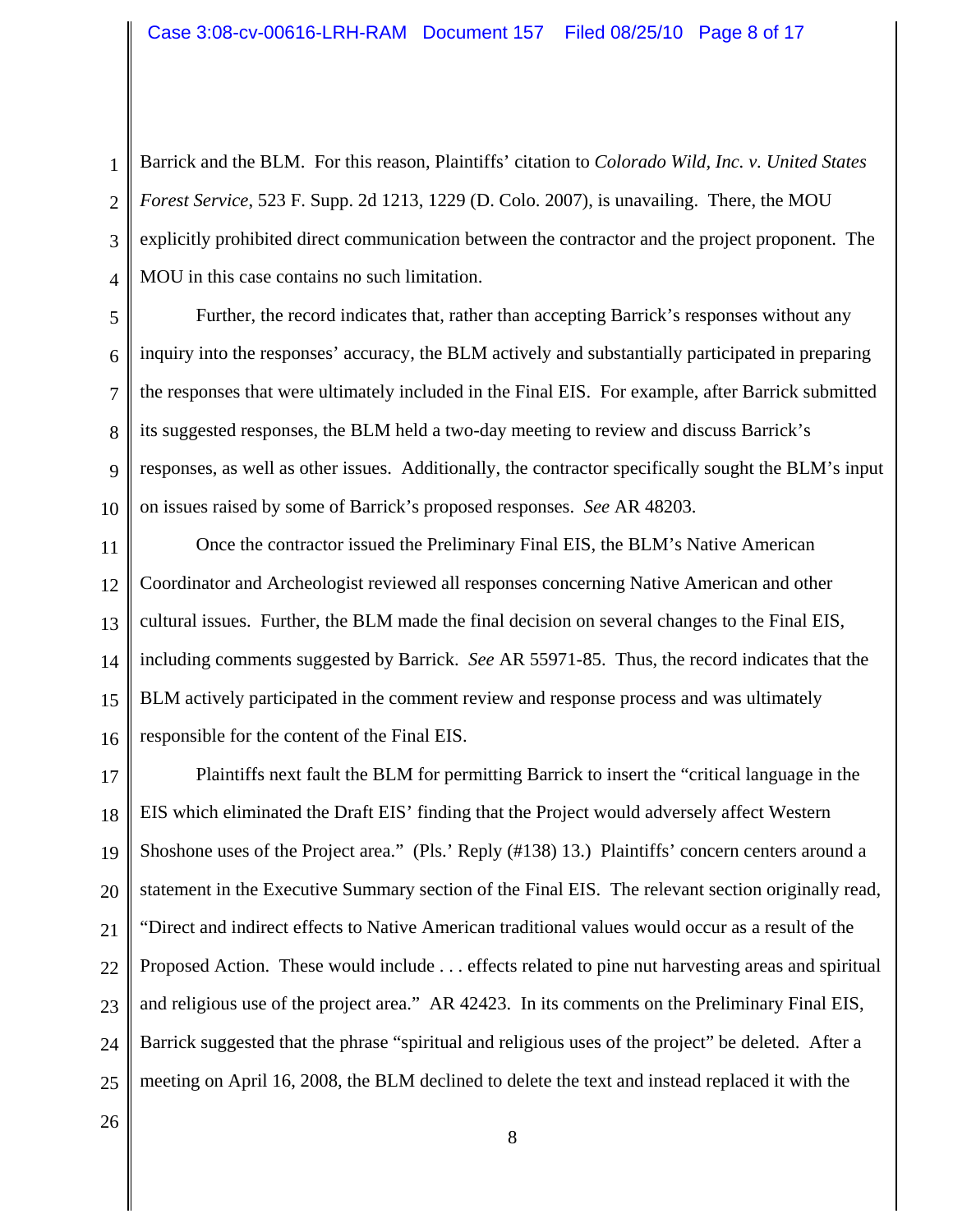1 2 3 4 5 6 7 8 9 10 11 12 13 14 15 16 17 18 19 20 21 term "traditional use areas." *See* AR 50085, 56508. Barrick contends that the BLM made this change in response to Plaintiffs' allegation in the comments to the Draft EIS that the Project would violate the Religious Freedom Restoration Act. According to Barrick, the BLM was concerned that its NEPA analysis, which was not intended as an analysis of the impacts to religious values, would be misread or misinterpreted. Indeed, the following statement in the Final EIS reflects this concern: The NEPA process does not require a separate analysis of impacts to religion. As a result, references in the analysis to religious beliefs or practices only convey the terminology used by tribal representatives and elders . . . This terminology does not reflect any BLM evaluation, conclusion, or determination that something is or is not religious, sacred, or spiritual in nature, but only conveys the information that has been gathered through tribal consultation and coordination and the ethnographic study. AR 56968. The court finds that the BLM's decision to modify language in the Executive Summary does not suggest that the BLM abdicated its independent review responsibilities. To the contrary, in the EIS, the BLM thoroughly reviewed the Project's effects on traditional Native American uses in the Project area. In particular, section 3.9 of the Final EIS includes a more than seventy-page discussion of the Project's potential disruption of "Native American traditional values," including the effect of the Project on Western Shoshone religious sites and practices. Because Plaintiffs have failed to demonstrate that Barrick's participation in drafting the Final EIS compromised the integrity of the NEPA process, the court will grant summary judgment in Defendants' favor on this issue. **2. BLM's Evaluation of Air Emissions**

22 23 24 25 Plaintiffs next contend the BLM violated NEPA by failing to analyze adequately the impact of Particulate Matter 2.5 ("PM<sub>25</sub>") emissions. The Final EIS acknowledges that the BLM did not model or predict emissions of  $PM_{2.5}$  from the Project. The Final EIS states, "PM<sub>2.5</sub> is typically not modeled for near-field impacts due to secondary formation of  $PM_{2.5}$ ." AR 57031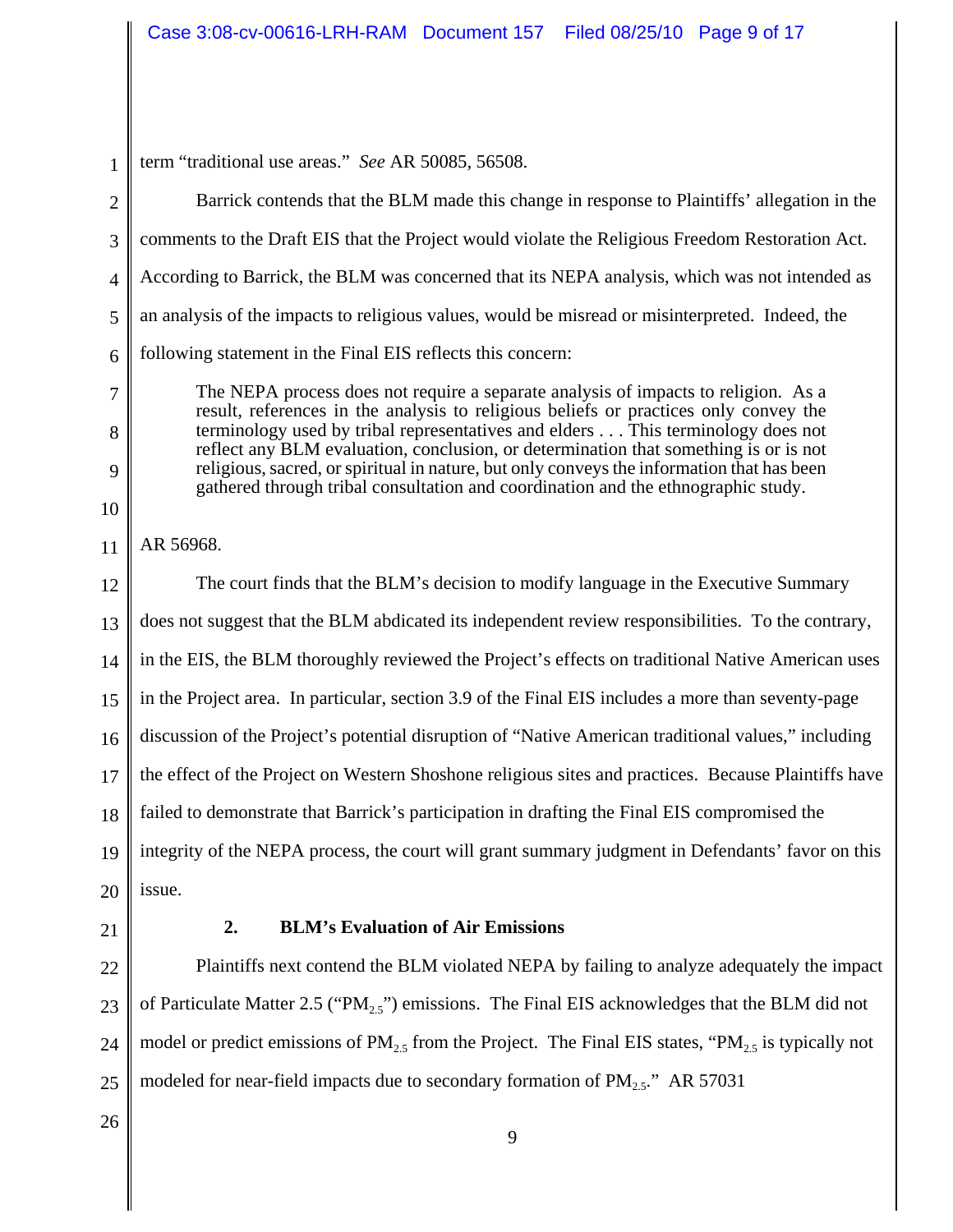2 3 4 5 6 7 However, in response to comments submitted during the EIS process, the BLM did address the amount of  $PM<sub>25</sub>$  emissions from the Project. The comment response states, "The ratio of  $PM_{2.5}/PM_{10}$  for fugitive dust sources is approximately 0.15 (USEPA 2007). Using this ratio, impact of PM<sub>2.5</sub> would be 15.9  $\mu$ g/m3 for 24-hour impacts and 5.8  $\mu$ g/m3 for annual impacts, compared to [National Air Quality Standards] of 35 µg/m3 (24-hour) and 15 µg/m3 (annual)." AR 57340. Thus, under this analysis, the BLM concluded that the  $PM_{2.5}$  emissions met the necessary air quality standards.

8 9 10 11 12 13 In its decision addressing this court's denial of the preliminary injunction, the Ninth Circuit noted that prior to 2007, government agencies commonly looked to  $PM_{10}$  emissions modeling as an alternative for modeling the emissions of the smaller  $PM_{2.5}$ <sup>4</sup> South Fork, 588 F.3d at 727-28. The Ninth Circuit, acknowledging that the BLM conducted its study of air emissions largely before 2007, found that the BLM "gave a reasoned explanation of why separate modeling for  $PM_{2.5}$  was not necessary here." *South Fork*, 588 F.3d at 728.

14 15 16 17 18 Plaintiffs have not identified any reason for this court to disrupt the Ninth Circuit's conclusion. Because the EIS contains a "reasonably thorough discussion of the significant aspects of probable environmental consequences[,]" *Hells Canyon Alliance*, 227 F.3d at 1177 (citation omitted), Plaintiffs are not entitled to declaratory relief on this claim. Accordingly, the court will grant summary judgment in Defendants' favor.

19 20 The court recognizes, however, that the BLM's supplemental analysis of  $PM_{2.5}$  emissions may raise questions about both the effect of  $PM<sub>2.5</sub>$  emissions on the environment and the adequacy

21

<sup>22</sup> 23 24 25 <sup>4</sup>As the Ninth Circuit recognized, in 2007, the Environmental Protection Agency concluded that it would "no longer accept the use of  $PM_{10}$  emissions information as a surrogate for  $PM_{2.5}$  emissions information . . . ." 72 Fed. Reg. 20586, 20659-60 (Apr. 25, 2007). Barrick notes that the April 25, 2007, Clean Air Fine Particulate Implementation Rule states, "this rule does not include final  $PM_{2.5}$  requirements for the new source review (NSR) program; the final NSR rule will be issued at a later dater." 72 Fed. Reg. 20586, 20586. According to Barrick, because the Cortez Hills EIS is a NSR program, the rule does not apply to the EIS in this case. Regardless, because, as the Ninth Circuit noted, the BLM completed much of its air emissions analysis

<sup>26</sup> before 2007, its analysis was appropriate under the then-existing standards.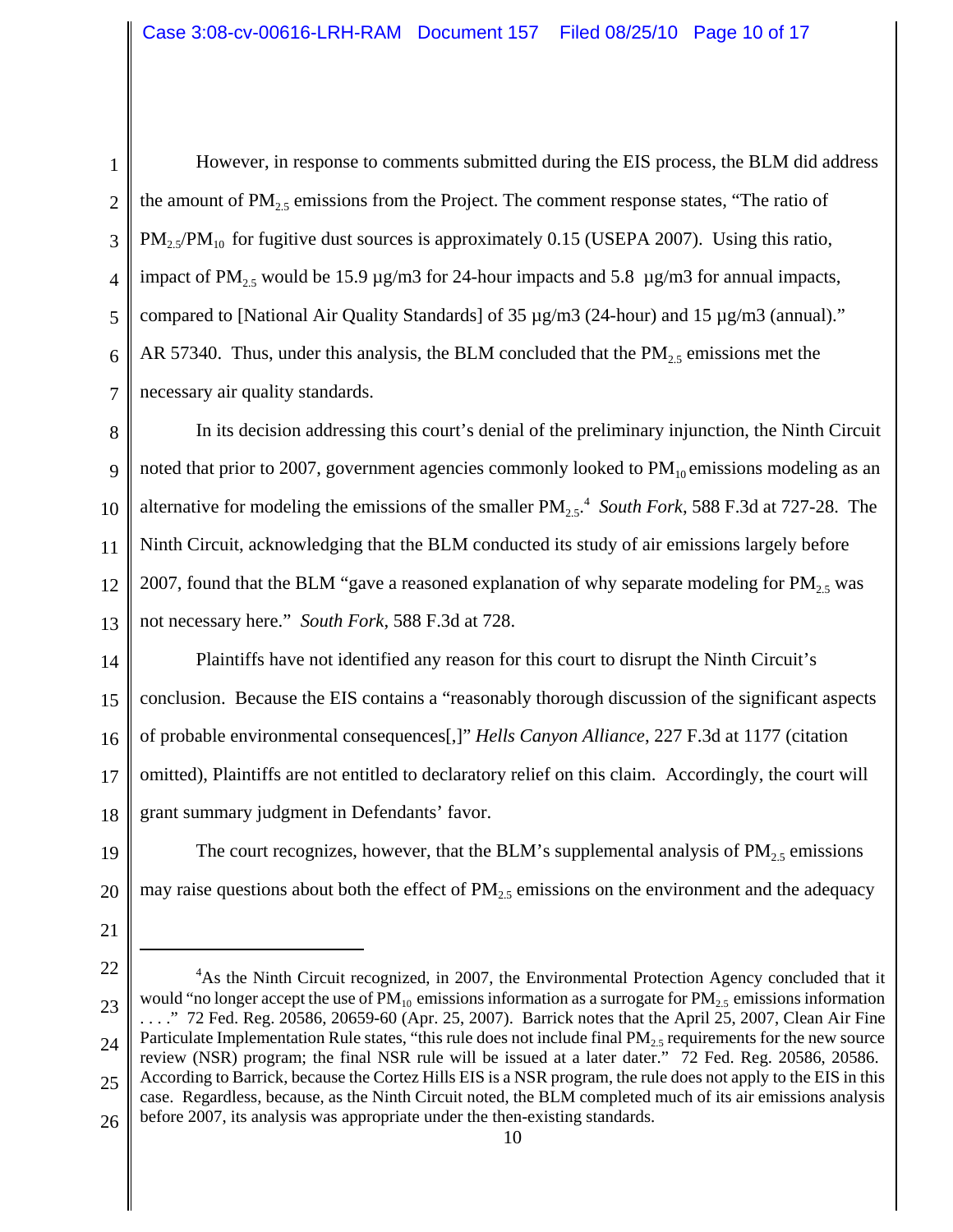3 of the BLM's additional analysis. As such, the court's granting of summary judgment is without prejudice to any additional procedural or substantive claims Plaintiffs may have arising out of the BLM's supplemental analysis.

4

1

2

### **3. Remaining NEPA Claims**

5 6 7 8 9 10 11 12 13 14 15 16 Finally, Plaintiffs allege that the BLM violated NEPA by (1) failing to consider the air quality impact of the transportation of ore to an offsite processing facility and (2) failing to conduct an appropriate mitigation analysis for the environmental consequences of mine dewatering. Although the question before the Ninth Circuit was whether Plaintiffs had shown a likelihood of success on the merits of these NEPA claims, the court's language with regard to these claims was conclusive. For example, as to Plaintiffs' claim concerning the transportation of ore to an off-site processing facility, the court held, "BLM's failure to consider the transport and processing of five million tons of refractory ore over a ten-year period shows that it did not take the requisite 'hard look' at the environmental impacts of the proposed project." *South Fork*, 588 F.3d at 726. As to Plaintiffs' mine dewatering claim, the court concluded that the BLM's analysis was inadequate because "NEPA requires that the agency give some sense of whether the drying up of these water resources could be avoided." *Id.* at 727.

17 18 19 20 As a result of the Ninth Circuit's ruling and the subsequent Supplemental EIS ordered by this court, Barrick contends the ore transportation and mine dewatering claims are now moot. Plaintiffs counter that, although the Ninth Circuit has already addressed these issues, this court nonetheless may enter declaratory relief in Plaintiffs' favor.

21 22 23 24 25 In the complaint, Plaintiffs seek both injunctive and declaratory relief. Because this court has entered a preliminary injunction that resolves Plaintiffs' concerns, Plaintiffs' request for injunctive relief as to these NEPA claims is moot. Nonetheless, courts have a "duty to decide the appropriateness and the merits of [a] declaratory relief request irrespective of its conclusion as to the propriety of the issuance of [an] injunction." *Super Tire. Eng'g Co. v. McCorkle*, 416 U.S. 115,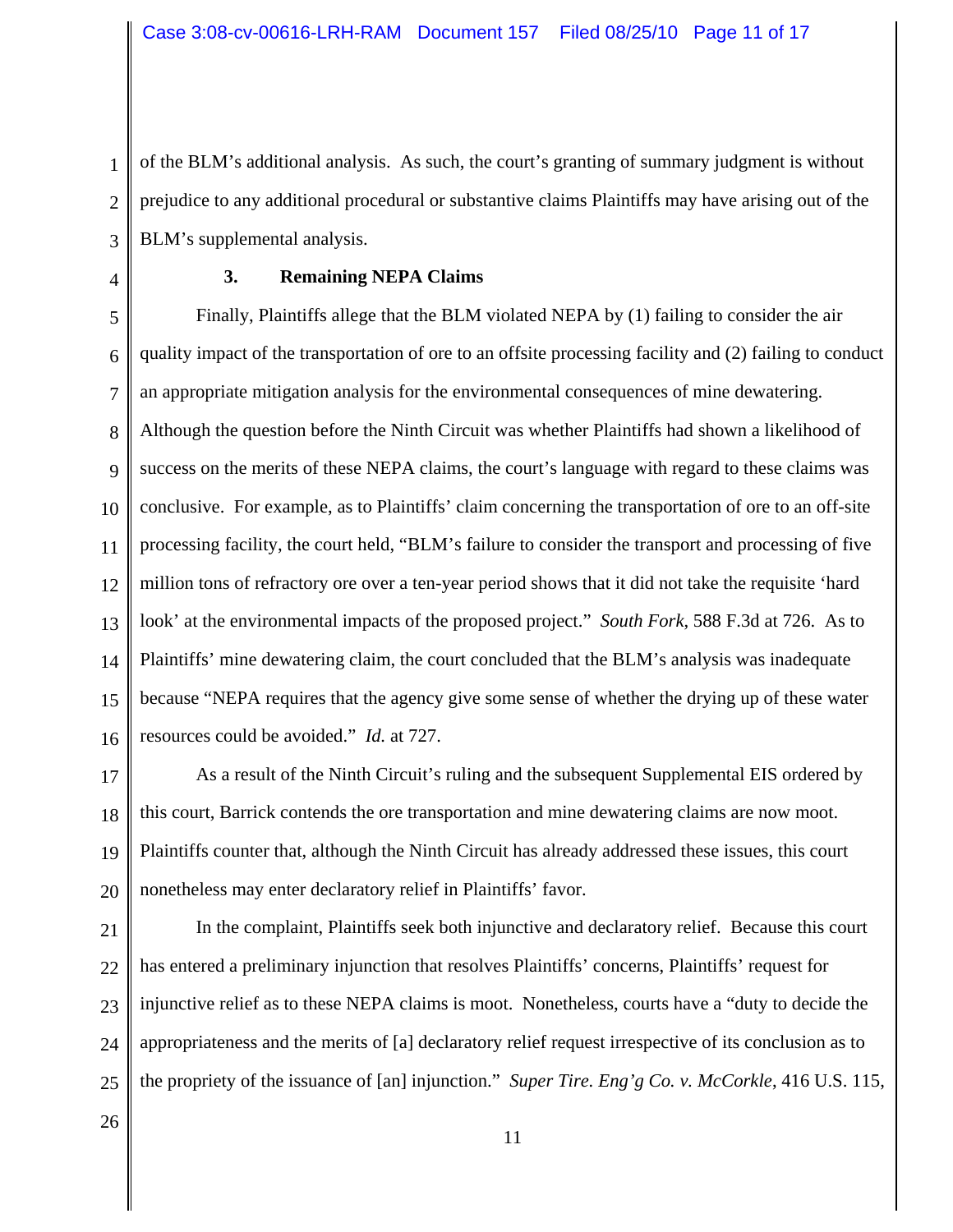1 2 3 4 122 (1974) (citations omitted). To determine whether a request for declaratory relief has become moot, the court considers "whether the facts alleged, under all the circumstances, show that there is a substantial controversy, between parties having adverse legal interests, of sufficient immediacy and reality to warrant the issuance of a declaratory judgment." *Id.* (citation omitted).

5 6 7 8 9 10 11 12 13 14 15 Here, the Ninth Circuit concluded, and the defendants no longer dispute, that the BLM's initial analysis of off-site ore transportation and mine dewatering was inadequate. As a result of the preliminary injunction, the BLM has begun analyzing these issues anew. Had the Ninth Circuit considered these issues on a dispositive motion, the controversy would have ceased when the Ninth Circuit issued its decision and the BLM retracted its inadequate analysis. The Ninth Circuit's ruling, however, addressed a motion for preliminary injunction, where the court considered only the likelihood of Plaintiffs' success on the merits of their claims. Accordingly, to the extent that the Ninth Circuit's decision cannot be considered a final ruling on the matter, the court agrees that declaratory relief is now warranted. The court will therefore enter summary judgment in Plaintiffs' favor on their NEPA declaratory relief claims relating to mine dewatering and off-site ore transportation and processing.<sup>5</sup>

16

# **B. Federal Land Policy Management Act**

17 18 19 20 21 FLPMA, 43 U.S.C. §§ 1701-1787, governs the BLM's management of public lands and establishes standards for the BLM to regulate hardrock mining activities on public lands. FLPMA requires the Secretary of the Interior to manage public lands for multiple use, including the use of land for its renewable and non-renewable resources, which include "recreation, range, timber, minerals, watershed, wildlife and fish, and natural scenic, scientific and historical values."

<sup>23</sup> 24 25 26 <sup>5</sup>Although Plaintiffs are entitled to declaratory relief on two of their NEPA claims, it does not follow, as Plaintiffs contend, that the BLM must halt the Project. As the court noted in its order issuing the preliminary injunction, "A NEPA violation is subject to traditional standards in equity for injunctive relief and does not require an automatic blanket injunction against all development." *N. Cheyenne Tribe v. Norton*, 503 F.3d 836, 842 (9th Cir. 2007). In its previous order, the court concluded that the equities did not favor entering a blanket injunction. Plaintiffs have not identified any reason to disrupt this conclusion here.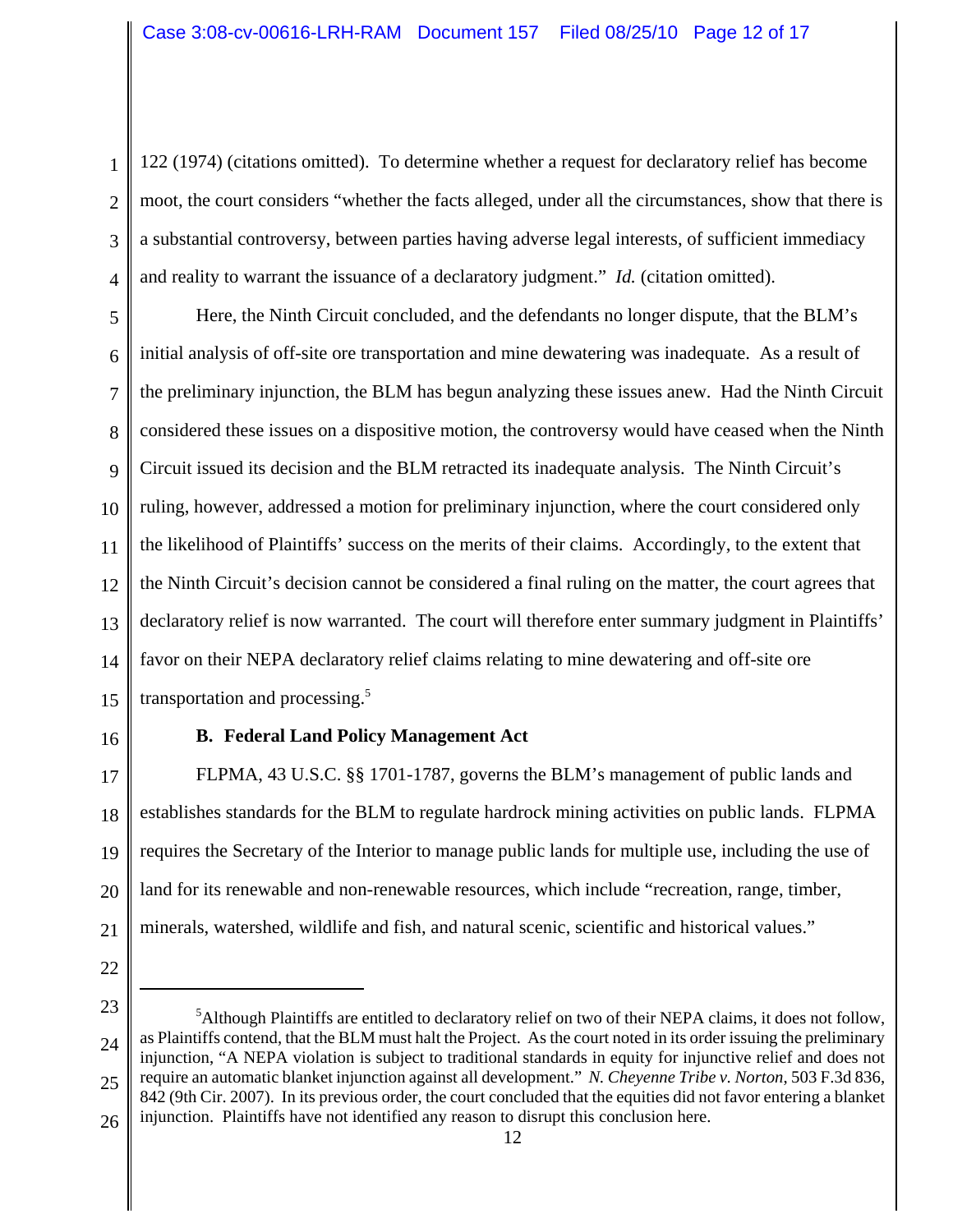1  $\mathcal{L}$ 3 4 5 43 U.S.C. § 1702(c). Thus, FLPMA "attempts to balance [the following] two vital–but often competing–interests": (1) the "need for domestic sources of minerals, food timber, and fiber from the public lands," and (2) the need to "mitigate the devastating environmental consequences of hardrock mining." *Mineral Policy Ctr. v. Norton*, 292 F. Supp. 2d 30, 33 (D.D.C. 2003) (citing 43 U.S.C. §§ 1701(a)(12), 1701(a)(8)).

6 7 8 9 10 11 12 13 The heart of FLPMA requires, "In managing the public lands the Secretary [of the Interior] shall, by regulation or otherwise, take any action necessary to prevent unnecessary and undue degradation of the lands." 43 U.S.C. § 1732(b). Pursuant to this mandate, the BLM cannot approve a mining plan that would result in "unnecessary or undue degradation of public land." 43 C.F.R. 3809.411(d)(3)(iii). "For the purposes of this case, 'unnecessary and undue degradation' is defined as any harmful activity that is either not 'reasonably incident' to an approved mining operation or that violates a state or federal law relating to environmental or cultural resource protection." *South Fork*, 588 F.3d at 723-24 (citing 43 C.F.R. § 3809.5).

14 15 16 17 Plaintiffs do not challenge the Ninth Circuit's conclusion that the BLM complied with the agency's scenic and visual resource standards. Instead, Plaintiffs contend that they are entitled to summary judgment because the BLM permitted unnecessary and undue degradation to sacred areas and water resources.

18

# **1. Sacred Sites**

19 20 21 22 To support their sacred sites FLPMA claim, Plaintiffs rely on Executive Order 13007 (May 24, 1996), 61 Fed. Reg. 26771. The order requires agencies to (1) accommodate access to and ceremonial use of Indian sacred sites by Indian religious practitioners and (2) avoid adversely affecting the physical integrity of such sacred sites. *Id.*

In its previous order, this court noted,

24 25 Despite the clear applicability of the executive order here, BLM did not violate the order in approving the site. The order requires agencies to "accommodate access" to religious sites and requires agencies to "avoid adversely affecting the physical integrity" of sacred sites. Here, the BLM has implemented mitigation procedures to

26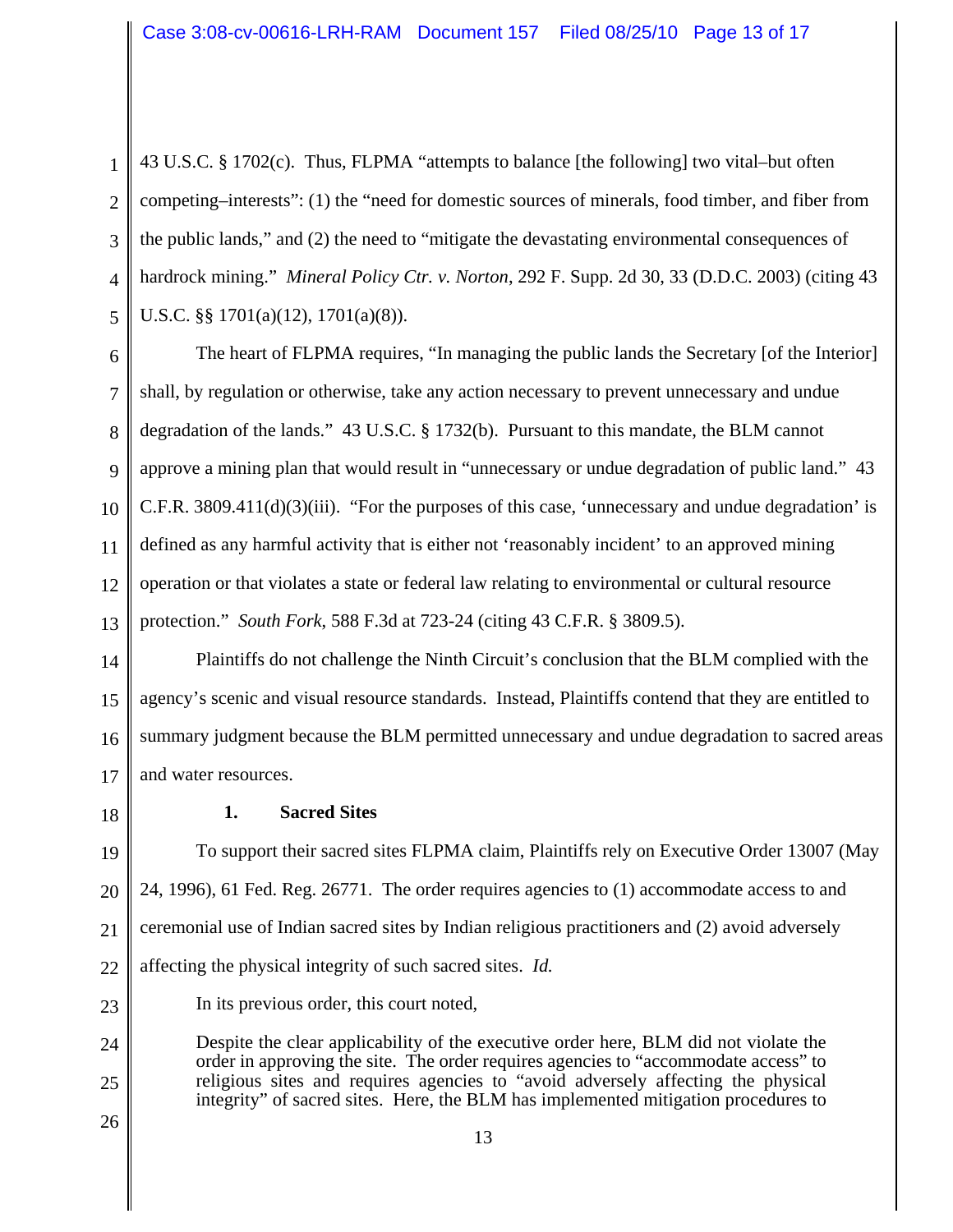minimize harm to the mountain. Moreover, the BLM has concluded that the Project will not adversely harm the areas Plaintiffs identified as important to the Western Shoshone religion (the Shoshone Wells, the top of Mt. Tenabo, the White Cliffs, and Horse Canyon). Thus, it does not appear that BLM has violated Executive Order 13007.

4 5 6 7 8 643 F. Supp. 2d at 1211 n.9. The Ninth Circuit upheld this court's decision, concluding, "We see no basis to disturb the district court's conclusion that the Tribes failed to demonstrate a likelihood of success in establishing any arbitrary and capricious agency action in relation to BLM's obligation under EO 13007 to accommodate the Tribes' need for access to use of religious sites." *South Fork*, 588 F.3d at 724.

9 10 11 12 13 14 15 16 17 Plaintiffs contend that this court and the Ninth Circuit erred by failing to consider the religious significance of the pediment area of Mt. Tenabo. Plaintiffs identify the following question as the central issue now facing the court: "[W]hether BLM's conclusion that Western Shoshone do not consider the [p]ediment area as part of the Mt. Tenabo Sacred Site, and do not use these lands for religious purposes, is supported by the record." (Pls.' Reply (#148) 24.) Plaintiffs contend the BLM ignored facts in the record demonstrating that the Western Shoshone used the pediment area for important religious ceremonies and practices. According to Plaintiffs, if the pediment area holds religious significance to the Western Shoshone, the BLM violated FLPMA by approving the Project because the Project does not permit the tribes to access the area.<sup>6</sup>

18 19 20 21 22 The Executive Order defines a sacred site as any "specific, discrete, narrowly delineated location on Federal land that is identified by an Indian tribe, or Indian individual determined to be an appropriately authoritative representative of an Indian religion, as sacred by virtue of its established religious significance to, or ceremonial use by, an Indian religion." 61 Fed. Reg. 26771. In support of their argument that the pediment area is a sacred site, Plaintiffs cite numerous

23

1

2

3

24 25 26 <sup>6</sup>The court notes that it does not necessarily endorse Plaintiffs' interpretation of the executive orders' requirements. For example, contrary to Plaintiffs' arguments, the executive order does not guarantee access to sites of religious significance. Instead, the executive order requires only that agencies "accommodate access" to sacred sites. Regardless, however, as explained below, even under Plaintiffs' understanding of the executive order, Plaintiffs have failed to demonstrate that the BLM denied Plaintiffs access to a sacred site.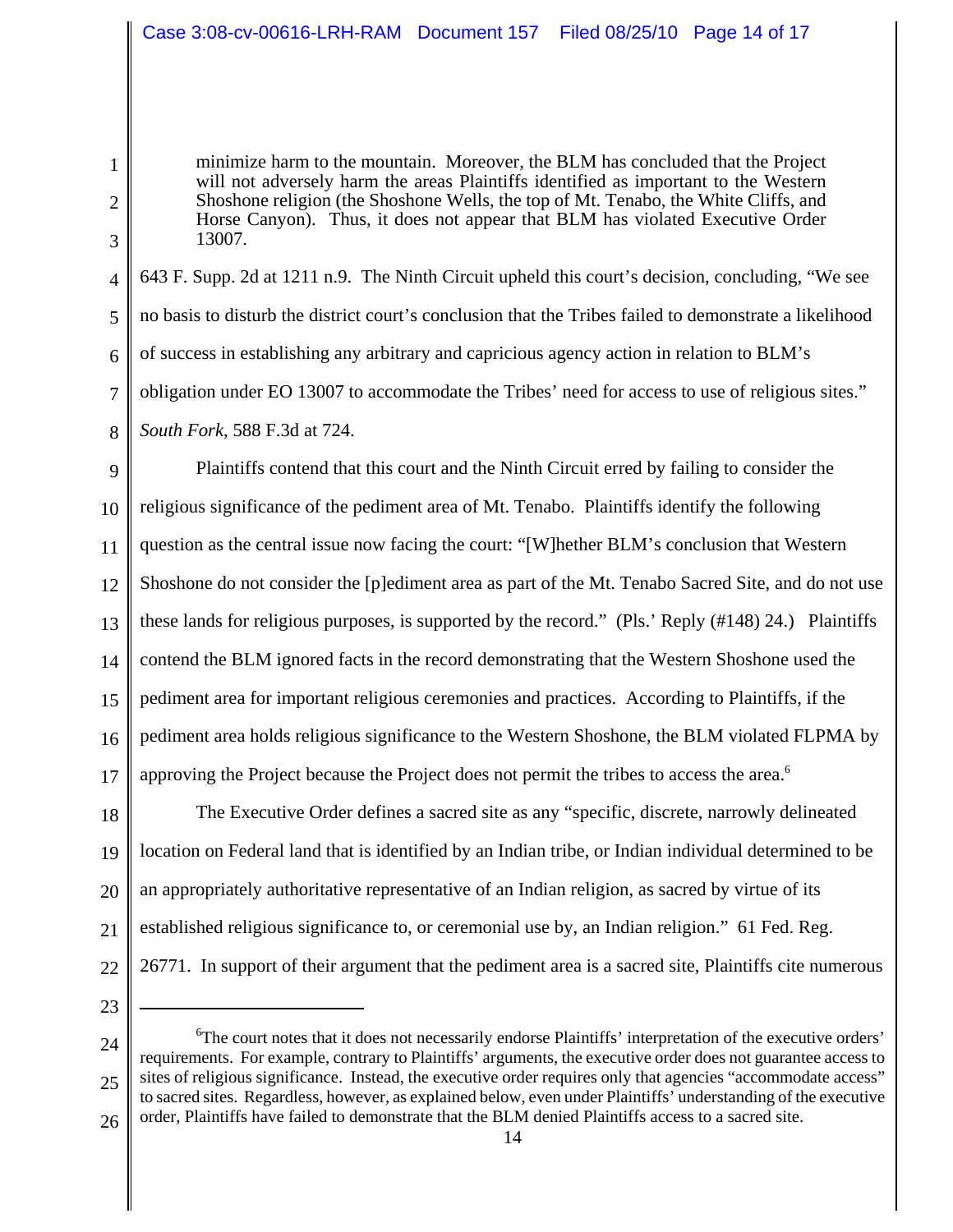1 2 3 statements made by tribal officials. However, none of these statements specifically identify the pediment area as a site significant to the tribes' religious practices. Instead, the statements refer generally to the Mt. Tenabo area.<sup>7</sup>

4 5 6 7 8 The court recognizes that the pediment area has been significant to tribal history as a pinyon (pine nut) bearing area and as a location for ancestral camps. Although mining has significantly affected the amount of pine nuts in the area, it appears that at least some Western Shoshone people continue to go to the pediment area for the fall pinyon harvest, which remains a focal point of Western Shoshone life. (AR 10937-11038, 2004 Ethnographic Report at 39.)

9 10 11 12 13 14 15 16 17 18 19 20 21 That the tribes historically used the pediment area to gather pine nuts, however, does not establish that the pediment area is a sacred site within the meaning of the executive order. As noted, the executive order defines a sacred site as a location that a tribe or authoritative representative of an Indian religion has identified as "sacred by virtue of its established religious significance to, or ceremonial use by, an Indian religion." Plaintiffs have not cited to authority in the record explaining the significance of pine nut gathering or the pediment area to Western Shoshone religious beliefs. Likewise, no information in the record suggests that the pediment area is an established place for the tribes to conduct specific religious rituals and ceremonies. Thus, while pine nut gathering appears to be a Western Shoshone tradition, Plaintiffs have failed to explain how pine nut gathering in the pediment area is important to the tribes' religious practice. Absent evidence in the record suggesting that the pediment area is a sacred site within the meaning of the executive order, the BLM did not act arbitrarily or capriciously in failing to provide Plaintiffs access to the area.<sup>8</sup> The court will therefore grant summary judgment in Defendants'

<sup>23</sup> 24 <sup>7</sup>Although Plaintiffs identify several statements that individual tribe members submitted to the BLM discussing their religious use of the pediment area, there has been no showing that these individuals are "appropriately authoritative representative[s]" of their religions such that their statements and experiences are sufficient to establish the pediment area as a sacred site for the purposes of Executive Order 13007.

<sup>25</sup>

<sup>26</sup>  ${}^{8}$ The court recognizes that the tribes appear to view all of Mt. Tenabo as sacred. As the Ninth Circuit noted, however, the executive order contemplates protecting the ceremonial uses of sacred *sites*, and the tribes 15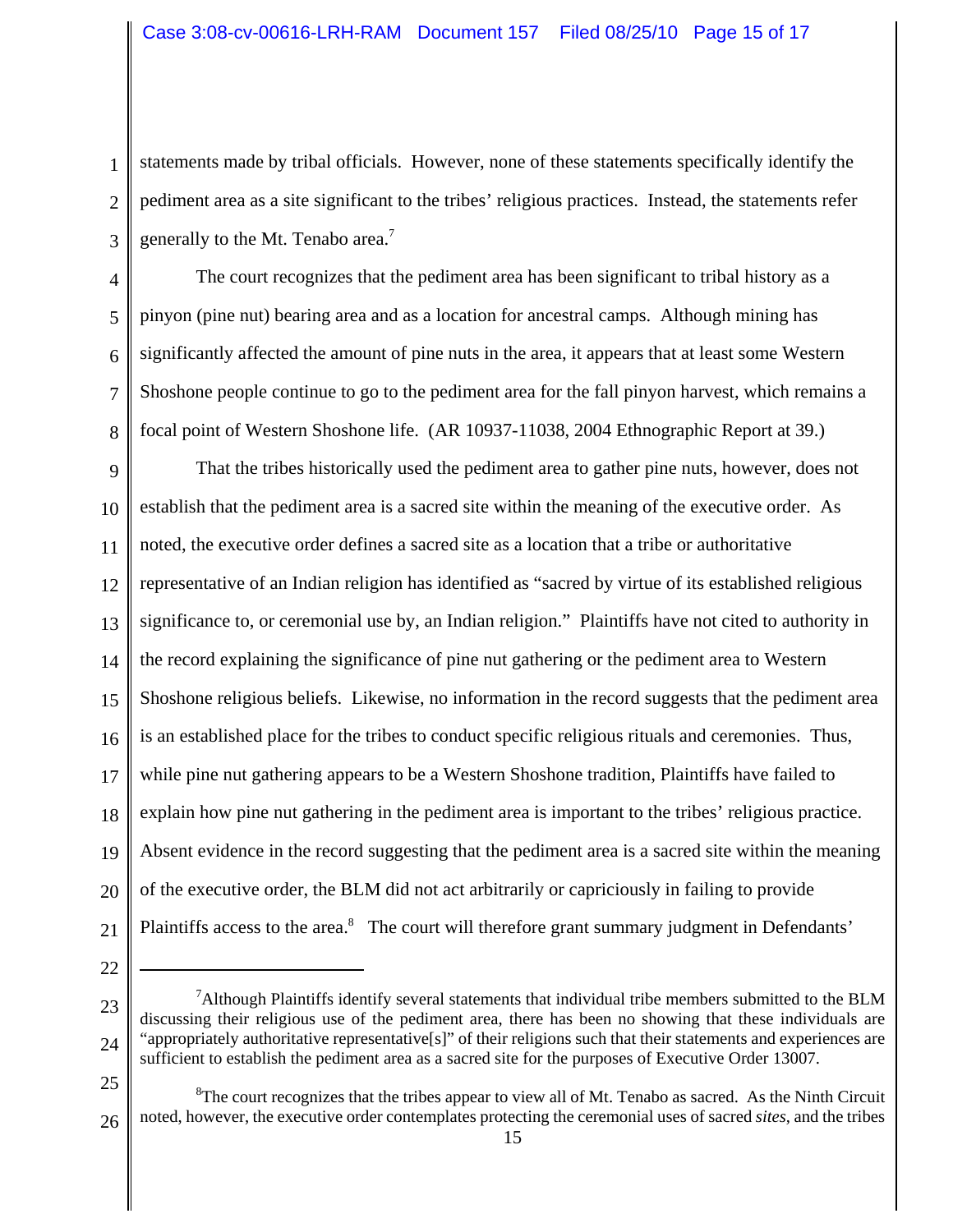favor on Plaintiffs' religious use FLPMA claim.

1

2

3

## **2. Water Resources**

4 5 6 7 Next, Plaintiffs' claim that, in violation of FLPMA, the dewatering caused by the mine will unnecessarily and unduly degrade the land. Although the Ninth Circuit did not address Plaintiffs' dewatering FLPMA claim, the Ninth Circuit did find that the BLM violated NEPA by failing to adequately analyze the effectiveness of proposed mitigation measures concerning the environmental impact of the dewatering.

8 9 10 11 12 13 14 15 Because NEPA is a procedural statute, NEPA does not require that the BLM actually mitigate the dewatering harms. *See South Fork*, 588 F.3d at 727. Nonetheless, as discussed above, the BLM is currently preparing a supplemental EIS that will address the effectiveness of mitigation measures for the mine dewatering. It is possible that the results of the new mitigation analysis may suggest that the dewatering will unnecessarily and unduly degrade the land. Until the BLM completes this analysis, whether the dewatering will cause unnecessary and undue degradation to the land remains pure speculation. Accordingly, the court will deny summary judgment to all parties on this issue.

16

#### **C. Federal Government's Trust Responsibility**

17 18 19 20 21 22 23 Finally, Plaintiffs argue that because the BLM violated NEPA, it has also violated its trust responsibility to the tribes. A fiduciary relationship between the federal government and Indian tribes arises when the government "assumes control over property belonging to Indians." *United States v. Wilson*, 881 F.2d 596, 599 (9th Cir. 1989) (citation omitted). "Such a relationship may also be created where property is purchased or set aside by the government for the express benefit of Indians." *Id.* (citations omitted). However, "[a]bsent some showing of federal control or supervision over tribal monies or properties, or the existence of a fiduciary duty based on an

<sup>25</sup> 26 have not "articulate[d] the manner in which they seek agency accommodation for the entire mountain." *South Fork*, 588 F.3d at 724.